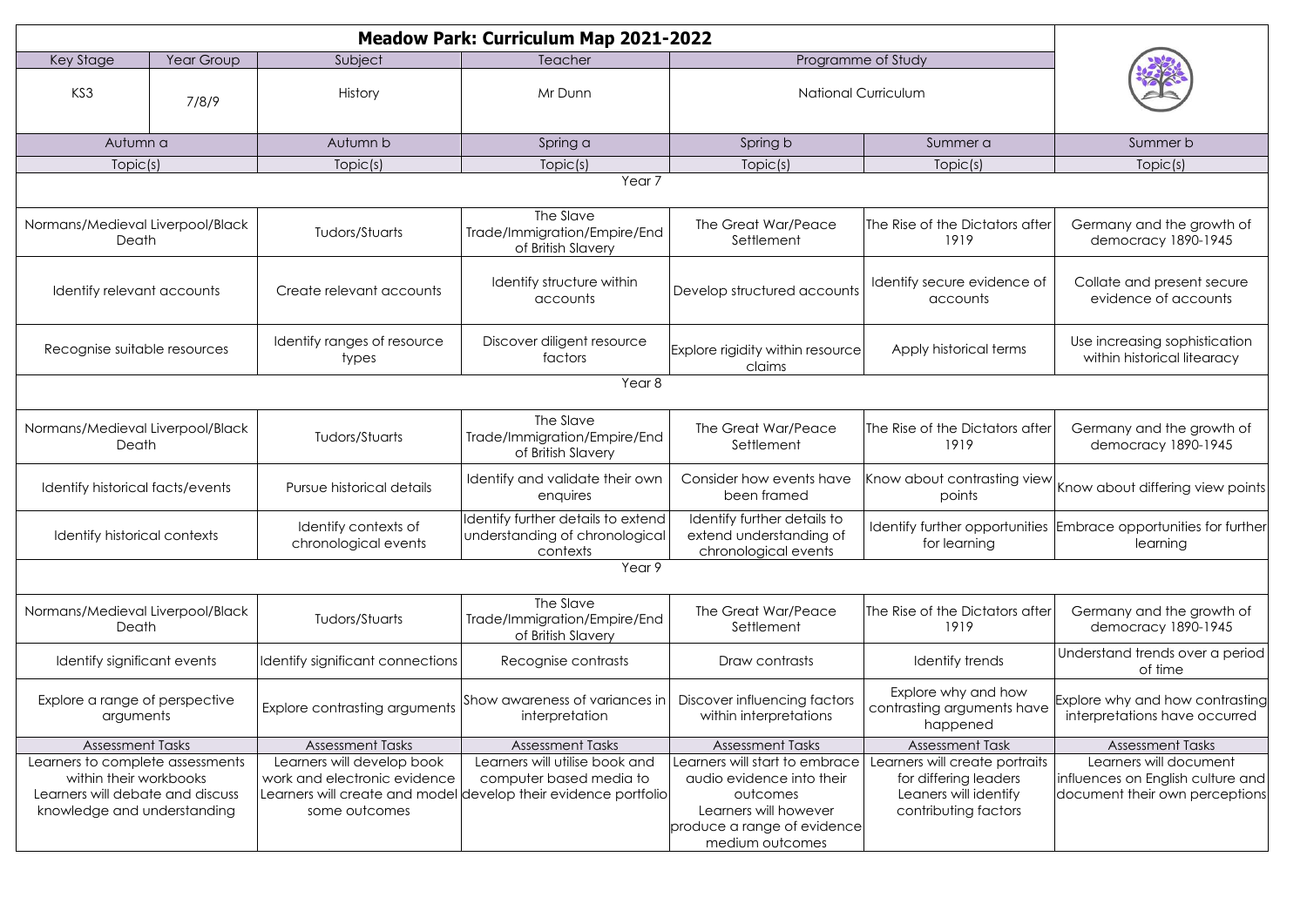| Subject quizzes, targeted Q/A's and     | Learners will be given physical | Learners will debate viewpoints    | earners challeneged on their                  | Learners will create their   | Learners to utilise presentational                             |
|-----------------------------------------|---------------------------------|------------------------------------|-----------------------------------------------|------------------------------|----------------------------------------------------------------|
| pair sharing                            | resources to model artifacts of | and consider differing             | geographical understanding                    | formatting of evidence to    | media to frame outcomes                                        |
|                                         | interest                        | perspectives                       |                                               | present their learning       |                                                                |
|                                         |                                 |                                    |                                               |                              |                                                                |
|                                         |                                 |                                    |                                               |                              |                                                                |
| Personal                                | Personal                        | Personal                           | Personal                                      | Personal                     | Personal Development/CEIAG                                     |
| Development/CEIAG                       | Development/CEIAG               | Development/CEIAG                  | Development/CEIAG                             | Development/CEIAG            |                                                                |
| Looking at why we have the society      | Understand the impacts of the   | Understanding racism in            | Recognise that prejudices                     | Looking at statistics        | Learn about democracy events                                   |
| structures of today                     | reformation and how these       | historical and current contexts    | can exist within and across                   | percentages and case         | and the country we live in today                               |
|                                         | have shaped our country         |                                    | societies                                     | studies                      |                                                                |
|                                         | today                           |                                    |                                               |                              |                                                                |
| Reading & Writing                       | Reading & Writing               | Reading & Writing                  | Reading & Writing                             | Reading & Writing            | Reading & Writing                                              |
|                                         |                                 | Students will learn strategies for |                                               |                              |                                                                |
| Relate their own perspectives within    | Read texts and describe the     | revising and editing their         | Recognise significant<br>terminology and draw | Combine information and      | Students will use strategies for<br>revising and editing their |
| their writing opportunities             | impacts of events               | evidence outcomes                  | conclusions                                   | ideas from multiple sources. | evidence outcomes                                              |
| Speaking & Listening                    | Speaking & Listening            | Speaking & Listening               | Speaking & Listening                          | Speaking & Listening         | Speaking & Listening                                           |
|                                         |                                 |                                    |                                               |                              |                                                                |
| Communicate clearly and effectively     | Learners are to pitch their     | Students will participate in       | earners are to communicate                    | Tasks in small groups to     | Students will debate issues and                                |
| within the class context                | understanding events within     | debates to enhance their           | conclusions and reasoning                     | consider how individuals     | topics to enhance their critical                               |
|                                         | the class context               | critical thinking.                 | clearly and effectively                       | came to power                | thinking.                                                      |
| Numeracy & Mathematical                 |                                 |                                    |                                               |                              |                                                                |
| Reasoning                               | Numeracy & Mathematical         | Numeracy & Mathematical            | Numeracy & Mathematical                       | Numeracy & Mathematical      | Numeracy & Mathematical                                        |
|                                         | Reasoning                       | Reasoning                          | Reasoning                                     | Reasoning                    | Reasoning                                                      |
|                                         | Consider numerical tables and   | Recognise the statistical          | Interpret graphs and                          | Represent a situation from   | Identify statistical impacts of                                |
| Review statistical information and link | graph representations of data   | impacts of events within this      | diagrams, including pie                       | the historical context and   | events within this historical                                  |
| into to descriptions                    | and information                 | historical context                 | charts, and draw conclusions                  | analyse it using             | context                                                        |
|                                         |                                 |                                    |                                               | mathematical procedures      |                                                                |
| Creative Media                          | Creative Media                  | Creative Media                     | Creative Media                                | Creative Media               | Creative Media                                                 |
|                                         | PCs, whiteboard and             | PC research facts and statistics   |                                               | PC to embrace interactive    | PC research facts and statistics                               |
| PCs, whiteboard and interactive         | interactive media including     | relating to The Slave              | PC to generate graphs and                     | software and office          | relating to Germany and the                                    |
| media and games                         | online videos                   | Trade/Immigration/Empire/End       | develop further research                      | applications                 | growth of democracy 1890-1945                                  |
|                                         |                                 | of British Slavery                 |                                               |                              |                                                                |